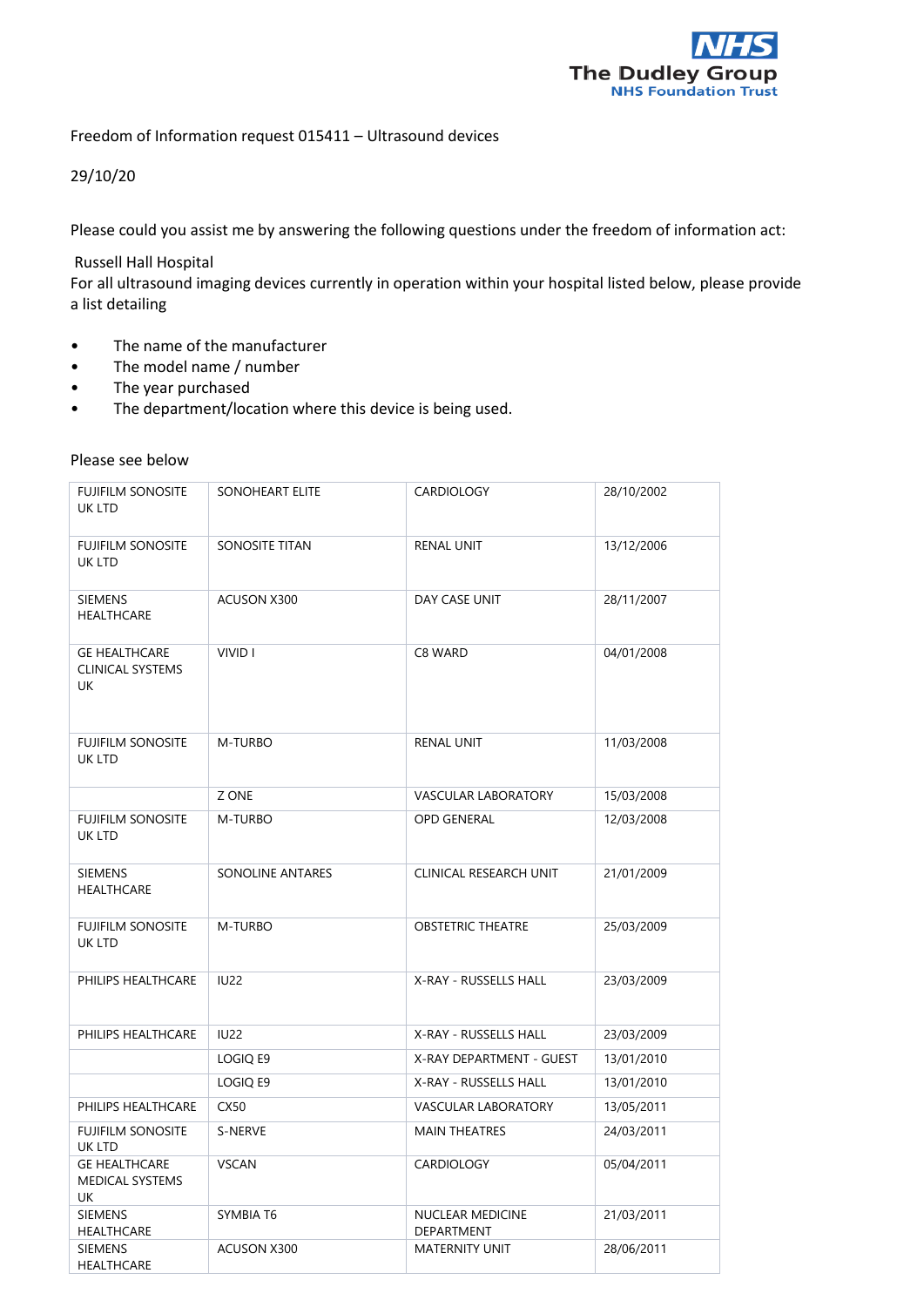| <b>GE HEALTHCARE</b>                                  | <b>VSCAN</b>             | <b>CARDIOLOGY</b>             | 22/12/2011 |
|-------------------------------------------------------|--------------------------|-------------------------------|------------|
| <b>MEDICAL SYSTEMS</b><br>UK                          |                          |                               |            |
| <b>FUJIFILM SONOSITE</b>                              | M-TURBO                  | ANAESTHETICS DEPARTMENT       | 04/07/2012 |
| UK LTD<br><b>FUJIFILM SONOSITE</b>                    | M-TURBO                  | <b>VASCULAR LABORATORY</b>    | 04/07/2012 |
| UK LTD<br><b>FUJIFILM SONOSITE</b>                    | SONOSITE EDGE            | <b>MAIN THEATRES</b>          | 26/09/2012 |
| UK LTD<br>HITACHI MEDICAL                             | <b>AVIUS-E FLEX</b>      | <b>GASTRO INTESTINAL UNIT</b> | 30/10/2012 |
| SYSTEMS LTD                                           |                          |                               |            |
| <b>CANNON MEDICAL</b><br><b>SYSTEMS LTD</b>           | APLIO 500                | X-RAY - RUSSELLS HALL         | 31/10/2012 |
| <b>CANNON MEDICAL</b><br><b>SYSTEMS LTD</b>           | APLIO 500                | X-RAY - RUSSELLS HALL         | 31/10/2012 |
| <b>GE HEALTHCARE</b>                                  | VIVID S6                 | NEONATAL UNIT                 | 05/03/2013 |
| <b>CLINICAL SYSTEMS</b><br>UK                         |                          |                               |            |
| HITACHI MEDICAL<br><b>SYSTEMS LTD</b>                 | <b>HI VISION PREIRUS</b> | C6 WARD                       | 09/04/2013 |
| <b>GE HEALTHCARE</b>                                  | VENUE 40                 | C4 WARD                       | 24/05/2013 |
| <b>CLINICAL SYSTEMS</b><br>UK                         |                          |                               |            |
| <b>FUJIFILM SONOSITE</b><br>UK LTD                    | <b>NANOMAXX</b>          | <b>MEDICAL HDU</b>            | 10/07/2013 |
| <b>GE HEALTHCARE</b><br><b>MEDICAL SYSTEMS</b>        | LOGIQ S8                 | CLINICAL RESEARCH UNIT        | 20/12/2013 |
| UK                                                    |                          |                               |            |
| <b>FUJIFILM SONOSITE</b><br>UK LTD                    | M-TURBO                  | <b>CRITICAL CARE UNIT</b>     | 27/03/2014 |
| <b>GE HEALTHCARE</b><br><b>CLINICAL SYSTEMS</b>       | VIVID E9                 | <b>CARDIOLOGY</b>             | 27/03/2014 |
| UK                                                    |                          |                               |            |
| <b>GE HEALTHCARE</b><br><b>CLINICAL SYSTEMS</b><br>UK | VIVID E9                 | <b>CARDIOLOGY</b>             | 27/03/2014 |
| <b>GE HEALTHCARE</b>                                  | VIVID S6                 | <b>CARDIOLOGY</b>             | 03/04/2014 |
| <b>CLINICAL SYSTEMS</b><br>UK                         |                          |                               |            |
| <b>GE HEALTHCARE</b><br><b>CLINICAL SYSTEMS</b>       | VIVID Q                  | <b>CARDIOLOGY</b>             | 03/04/2014 |
| UK<br>FUJIFILM SONOSITE                               | <b>NANOMAXX</b>          | <b>CRITICAL CARE UNIT</b>     | 02/07/2014 |
| UK LTD<br>SPECTRUM (VISION                            | AVISO                    | <b>ORTHOPTISTS</b>            | 12/05/2015 |
| PHARMACEUTICALS)                                      |                          |                               |            |
| <b>SIEMENS</b><br>HEALTHCARE                          | ACUSON S2000             | X-RAY - RUSSELLS HALL         | 20/07/2015 |
| <b>GE HEALTHCARE</b><br><b>CLINICAL SYSTEMS</b><br>UK | VENUE 50                 | <b>MEDICAL HDU</b>            | 15/12/2015 |
| <b>FUJIFILM SONOSITE</b>                              | SONOSITE EDGE            | DAY SURGERY UNIT              | 03/02/2016 |
| UK LTD<br><b>ESAOTE UK</b>                            | MYLAB ALPHA              | VASCULAR LABORATORY           | 16/02/2017 |
| <b>ESAOTE UK</b>                                      | MYLAB ALPHA              | <b>VASCULAR LABORATORY</b>    | 16/02/2017 |
| PHILIPS HEALTHCARE                                    | EPIQ 5W                  | <b>BREAST SCREENING</b>       | 25/07/2017 |
| <b>SIEMENS</b>                                        | SOMATOM DEFINITION AS    | X-RAY DEPARTMENT - GUEST      | 13/12/2017 |
| HEALTHCARE<br>SIEMENS                                 | <b>MAGNETOM AERA</b>     | X-RAY DEPARTMENT - GUEST      | 13/12/2017 |
| HEALTHCARE                                            | <b>VOLUSON E8</b>        | ANTE-NATAL                    | 22/01/2018 |
|                                                       | LOGIQ E9                 | X-RAY - RUSSELLS HALL         | 23/01/2018 |
| PHILIPS HEALTHCARE                                    | EPIQ 5G                  | VASCULAR LABORATORY           | 29/01/2018 |
| PHILIPS HEALTHCARE                                    | EPIQ 5G                  | X-RAY - RUSSELLS HALL         | 29/01/2018 |
| PHILIPS HEALTHCARE                                    | EPIQ 5G                  | VASCULAR LABORATORY           | 29/01/2018 |
| PHILIPS HEALTHCARE                                    | EPIQ 5G                  | X-RAY - RUSSELLS HALL         | 08/06/2018 |
| <b>FUJIFILM SONOSITE</b>                              | SONOSITE EDGE            | <b>EMERGENCY DEPARTMENT</b>   | 18/07/2018 |
| UK LTD<br><b>GIVEN IMAGING</b>                        | PILLCAM                  | <b>GASTRO INTESTINAL UNIT</b> | 08/10/2018 |
| PHILIPS HEALTHCARE                                    | AFFINITI 70              | ANTE-NATAL                    | 20/03/2019 |
| <b>ESAOTE UK</b>                                      | MYLAB SIGMA              | VASCULAR LABORATORY           | 25/09/2019 |
|                                                       |                          |                               |            |